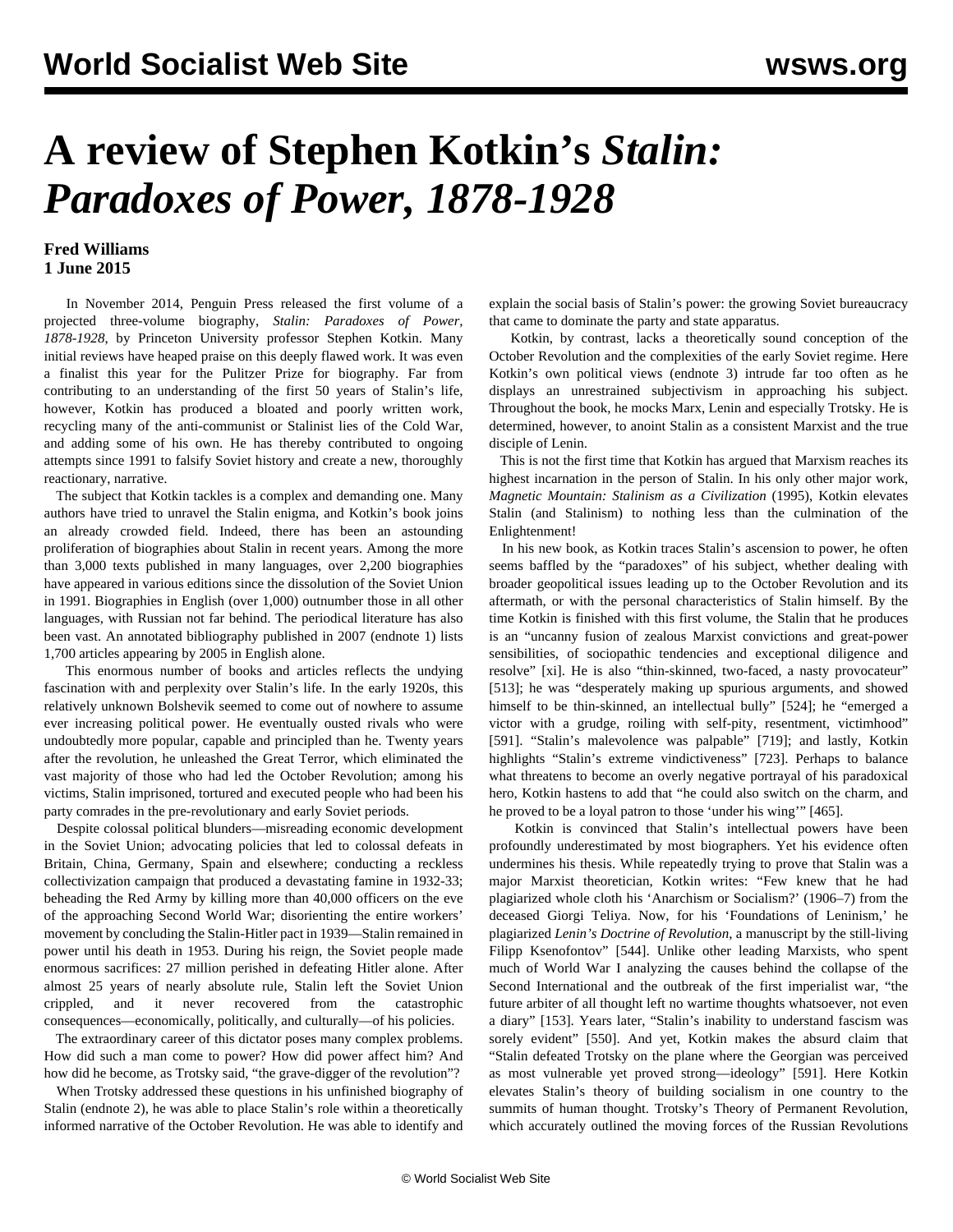(of 1905 and 1917) and embodied the internationalism of both Lenin and Trotsky, is passed over in silence. Many historians have amply demonstrated that Stalin's reactionary nationalist perspective is incompatible with Marxism, but Kotkin blithely dismisses them all.

 Ultimately, Kotkin's proof of Stalin's Marxism is based on the repetition of unsubstantiated phrases: "Stalin's immersion in Marxism" [427]; "Stalin returned again and again to the touchstone of Lenin's writings. The fundamental fact about him was that he viewed the world through Marxism" [462]; "What is clear is that he was marinated in Communist ideology" [470]; "As Lenin's would-be faithful pupil, Stalin emerged in 1924–25 as both an ideologue ('capital,' 'the bourgeoisie,' 'imperialism') and an embryonic geostrategic thinker" [532]. In this regard, Kotkin reveals his great displeasure with one of the most authoritative historians of the Soviet Union, E.H. Carr: "Carr, for example, wrongly called Stalin's Marxism merely 'skin deep'" [855]. Despite his best efforts, Kotkin does little to refute Carr's assessment.

 Before turning to some of the many instances of outright historical falsification in Kotkin's book, a few comments must be made about the book's structure, the use (or misuse) of source material and the author's writing style.

#### **Structure, Sources and Style**

 Of the book's 950 pages, the main text covers 739 pages and the notes 122 pages. The bibliography is 52 pages long, and there is a fairly comprehensive 35-page index. In a public lecture last fall, Kotkin said that he has been working on the first two volumes for 11 years, plowing through a vast amount of new archival material and original documentation, much of which he borrowed from other published works. Indeed, there are about 4,000 endnotes set in irritatingly small type at the back of this first volume. The sheer number of notes has led many reviewers to praise Kotkin's "prodigious research" [Serge Schmemann in the *New York Times*], "astounding feat of historical research" [Jay Elwes in *Prospect Magazine]*, "enormous cast of historical figures" [Edward Wilson in the *Independent*], and "vast body of evidence, published and archival, that he has consulted" [Martin Miller].

 These reviewers should have been more guarded in their enthusiasm. If one begins the arduous task of checking Kotkin's notes, it quickly emerges that an astonishing number of them contain errors, false interpretations and unfounded assertions. Far too often, Kotkin gets dates wrong, volumes wrong and cites incorrect page numbers. At a certain point, this reviewer had to give up counting questionable citations. There is much extraneous material that should have been cut: after Kotkin describes the 1923 "cave meeting" of Zinoviev, Bukharin and others in Kislovodsk, does the reader really have to learn that "The Harvard historian of Russia Richard Pipes happened to be born in Poland the day after the cave meeting (July 11)" [note 204, p. 827]? In addition, typographical errors abound, as do mistakes in transliteration, which is unusual for a respected publishing house (Penguin Press). One gets the feeling that this book was hastily rushed into print, for no obvious reason. Such sloppiness, coupled with Kotkin's blatantly tendentious approach to his subject matter, suggests a political rather than a scholarly agenda.

 In a rare moment of candor, Kotkin seems to acknowledge that he was overwhelmed by the material: "This book is … based upon exhaustive study of scans as well as microfilms of archival material and published primary source documents, which for the Stalin era have proliferated almost beyond a single individual's capacity to work through them" [xii].

 Given that the bibliography contains about 3,000 books and articles, this reviewer concludes that Kotkin indeed lacked the capacity to work through them and faithfully assimilate their content. In some cases his failings are obvious: despite listing 35 entries for works by Trotsky, Kotkin rarely cites any significant passage from Trotsky's writings and shows little or no knowledge of Trotsky's actual views. And even the bibliographical entries themselves contain errors: Kotkin lists 21 volumes of Trotsky's *Sochineniia* [*Works*] published in the Soviet Union in the 1920s. In fact, 12 volumes were issued in 15 books before Stalin halted the entire project in 1927. It is highly doubtful that Kotkin has read even a fraction of the pages in Trotsky's writings listed in the bibliography. He certainly does not show that he has comprehended them.

 The situation is not much better with the hefty volumes of documents published from the previously closed Soviet archives over the last 20 years. Kotkin readily borrows from Viktor Danilov's five-volume *Tragediia sovetskoi derevni* [*Tragedy of the Soviet Countryside*], especially the first volume [May 1927-November 1929, 880 pages]. He also refers to the five-volume *Kak lomali NEP* [*How the NEP Was Destroyed. Stenographic Records of the VCP(b) Central Committee Plenums, 1928-1929*], each volume of which contains 500-700 pages of material. In the ten pages he devotes to the Shakhty Trial of 1928, he can draw on the two-volume *Shakhtinskii protsess 1928 g.* [1,088 and 976 pages]. Kotkin occasionally dips into the ten-volume series, *"Sovershennosekretno": Lubianka-Stalinu o polozhenii v strane (1922-1934)* [*"Top Secret": Lubianka to Stalin on the State of the Nation (1922-1934)*]. Lastly, there is the volume containing A. M. Plekhanov's 527-page commentary on 134 documents in *VChK-OGPU v gody novoi ekonomicheskoi politiki 1921-1928* [*The VeCheKa and OGPU in the Years of the New Economic Policy 1921-1929*]. For a scrupulous historian, these volumes contain an embarrassment of riches. For a historian selecting archival material to fit a preconceived narrative, there is the danger of tearing passages out of context and misusing them, sometimes called "cherry-picking." Kotkin is unfortunately guilty of this latter practice, as we will show below. But first a few more words on sources.

 This is a highly derivative work, depending on several key books. As Kotkin himself acknowledges: "It is hard to imagine what Part I of this volume would look like without its reliance on the scrupulous work of Aleksandr Ostrovskii concerning the young Stalin" [*Kto stoial za spinoi Stalina* [*Who Stood Behind Stalin's Back*] — F.W.] [xii]. In descending order, the most frequently cited historians are: Dmitry Volkogonov (Russian author of perestroika-era biographies of Stalin, Lenin and Trotsky); E.H. Carr (whom Kotkin often tries to rebuke, calling him at one point "Utterly, eternally wrong" [739]); Valentin Sakharov (an arch-Stalinist historian at Moscow University, without whom many of Kotkin's arguments would collapse); the right-wing Harvard professor Richard Pipes (whom Kotkin treats with near reverence); Isaac Deutscher (author of major biographies of both Trotsky and Stalin, whom Kotkin grudgingly quotes); Robert Tucker (Kotkin's earlier mentor at Princeton, whose psycho-history of Stalin he often questions); the afore-mentioned Ostrovskii; Simon Sebag Montefiore (a journalist/historian whose *Young Stalin*, even Kotkin admits, "reads like a novel" [741]); Alexander Rabinowitch (subject of Kotkin's petulance: "Incredibly, Rabinowitch (again) argues that dictatorship was forced upon Lenin and the Bolsheviks" [note 4, p. 804]); and many others.

 Significantly there are major historians who are either rarely mentioned or completely ignored. Moshe Lewin authored two unparalleled studies, *Russian Peasants and Soviet Power*, and *Lenin's Last Struggle,* but there are only 21 references to his works. With the second book, the reason is obvious: Lewin's book demolishes the arguments put forward by Valentin Sakharov in his "*Politicheskoe zaveshchanie" Lenina* [*Lenin's "Political Testament"*], where the Moscow professor claims that several of Lenin's last dictations, letters and articles were forgeries. Kotkin whole-heartedly embraces this theory as he attempts to prove that Lenin simply could not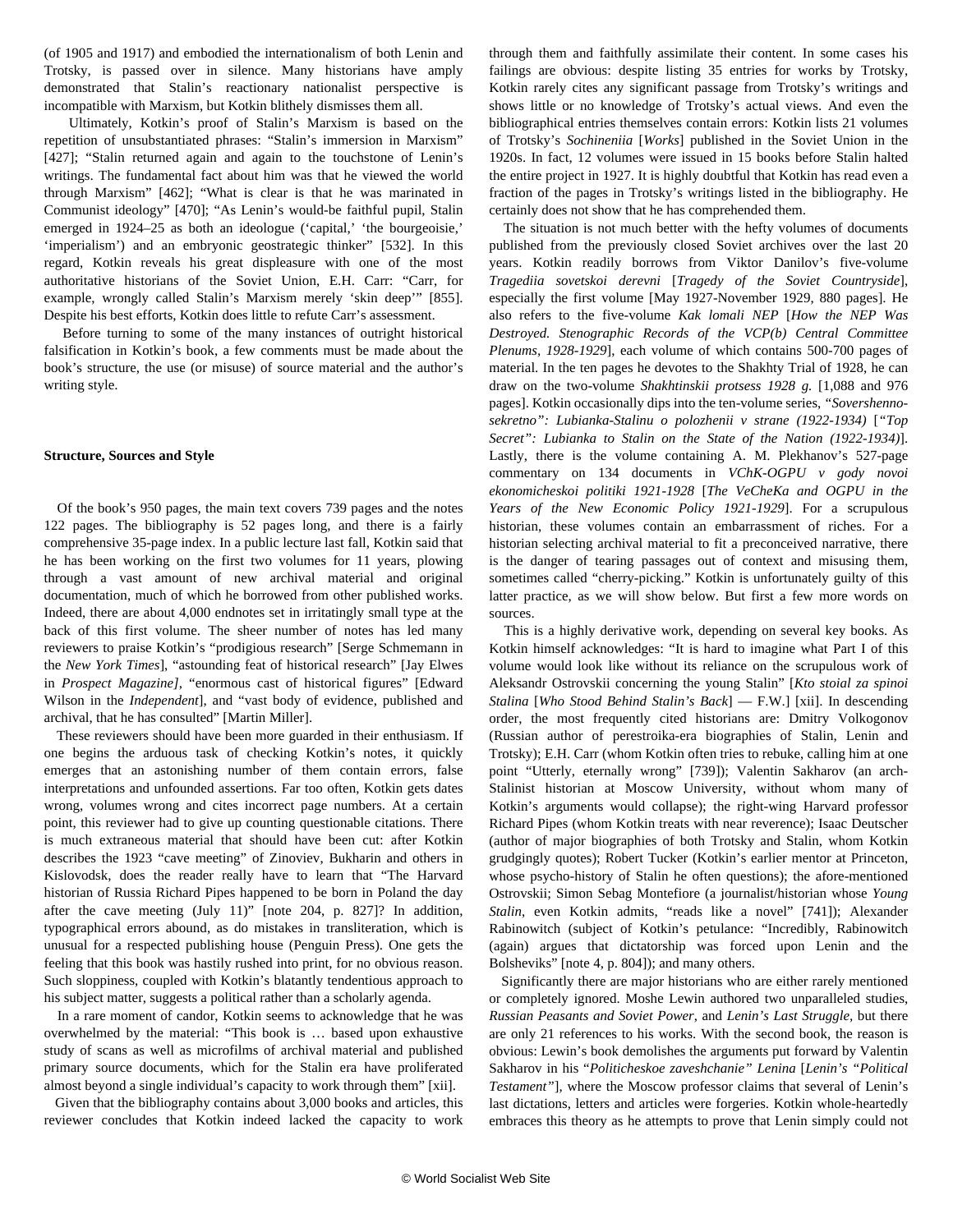have allied with Trotsky against Stalin in the last months of his political life.

 Given Kotkin's full acceptance of Sakharov's unabashedly pro-Stalinist work, it is at first unclear why he omits any reference to the major twovolume *Politicheskaia biografiia Stalina* [*Political Biography of Stalin, 2004*] by N. I. Kapchenko. Despite Kapchenko's favorable treatment of Stalin and relatively critical treatment of Trotsky, however, he states unequivocally: "Without going into details and nuances, I will note that the documents scholars have at their disposal and the testimony of an enormous number of people give not the slightest grounds for questioning the irrefutable fact of the existence of Lenin's political testament" [638]. There will be more to say about this topic later.

 The most glaring omission in Kotkin's book is that he totally ignores Vadim Rogovin's seven-volume series, *Was There an Alternative [to Stalinism]?* (1991-2002). In his unsurpassed study, Rogovin set himself the task of meticulously reconstructing the issues and struggles within the Bolshevik Party from 1923 to 1940. He demonstrates that there was substantial opposition to the emerging Stalinist regime at every point. Whatever Kotkin's political viewpoint, if he were a conscientious historian he would be compelled to refer to this seminal work on the early Soviet period and demonstrate where he believes Rogovin's assessment misses the mark. To just ignore him is unacceptable from the standpoint of serious historical research and suggests once again that Kotkin has a political and ideological agenda rather than a scholarly one. Kotkin cannot argue that he is unaware of the existence of Rogovin's writings: he frequently cites Donald Rayfield's *Stalin's Hangmen* (2004). In the bibliography to his work, Rayfield prominently marks four out of six volumes listed by Rogovin as "Sources to which I am heavily indebted" [495-496].

 The last source rarely mentioned is Stephen Cohen's 1973 biography of Bukharin. Why Kotkin only refers to his former Princeton colleague's work six times is somewhat of a mystery. Does a comparison of Stalin to Bukharin diminish the former? Since Bukharin played a significant role, both as an ally and then as an opponent of Stalin, one would expect a more serious treatment of this important figure in Kotkin's book.

#### **Kotkin's style**

 Despite occasional claims to the contrary, Kotkin is a poor writer. Some of his formulations deserve little more than derision: "Lenin clung to imperial Germany like sea rust on the underside of a listing ship" [284]; "Here was the eureka moment: from bottom to top, and places in between, the ideas and practices of revolutionary class war produced the Soviet state" [291]; "A far cry from the hissing and cursing Stalin had undergone five years earlier in Tiflis, when he had left a meeting hall with his head between his legs" [600]; "Stalin had fought on the Boredom and Mosquito Front—that is, he had wallowed for years as a political exile in the alternately frozen or thawed swamps of the far north" [949]; "Be that as it may, it was not Kamenev who had initiated the cockamamie tête-a-tête in the territory of the tightly watched Kremlin" [716].

 Kotkin's bad writing comes from the fact that he cannot find a language that is appropriate to the subject. There is an aesthetic component of historical writing that simply eludes him. The metaphors he chooses are impossible, and one wonders where he comes up with these and other examples.

 For a venerable Princeton professor and UC Berkeley Ph.D., Kotkin often slips into substandard colloquialisms: "a young political climber named Lavrenti Beria ate him for lunch"[854]; Lenin was "badmouthing the other Marxists in the Soviet" [200]; "The idea of counterrevolution

was the gift that kept on giving" [290]; "But if Lenin sensed that his war commissar had gotten too big for his britches, the Bolshevik leader continued to give every indication that Trotsky remained indispensable" [329].

 At times Kotkin indulges in inappropriate vulgarity: "The young Stalin had a penis, and he used it" [8]; [Rasputin] "was rumored to smell like a goat (from failing to bathe), and to screw like one, too" [159]. Such passages are crude and sophomoric; they beg the question: Who is Kotkin's audience? He is writing for an unserious, right-wing readership.

 And then there are simple banalities: "Revolutions are like earthquakes: they are always being predicted, and sometimes they come" [164]. "Lenin supposedly expressed surprise. (He could feign surprise.)" [789]. Or displays of adolescent cynicism: "John Reed, the former Harvard cheerleader" [201]. Is this really the best way to characterize the socialist author of one of the most vivid portrayals of the October Revolution, *Ten Days That Shook the World*? Perhaps Kotkin is trying to suggest that Reed is not a figure to be taken seriously because his eyewitness accounts barely mention Stalin (only twice in passing). Kotkin has quite a different agenda in his biography of the man who simply went unnoticed in the crucial days of October.

 One last note: to grasp the vast amount of material in Russian that Kotkin claims to have read, he would need to have a strong command of the Russian language. His knowledge of Russian, however, is questionable. Although most of the passages Kotkin translates from Russian appear acceptable, there are enough mistakes to wonder what is going on. They should have been caught in the editing process, but ultimately they are Kotkin's responsibility. While all nonnative speakers make mistakes, the way that Kotkin mispronounces names in his online videos, for instance, does not inspire confidence (endnote 4). One gets the impression that, despite frequent name-dropping in his interviews, he has rarely discussed the historical figures he describes with native Russians. Perhaps he doesn't care. Or perhaps he just has a tin ear when it comes to names or places. But at the very least, he mispronounces Evdokimov, Fotiyeva, Volodicheva, Vozdvizhenka… In the written text, he confuses the name of the prominent Left Oppositionist Eltsin (??????) with Yeltsin (??????); throughout the book, he misspells Zinoviev's surname (Radomylsky instead of Radomyslsky).

 Kotkin compounds the errors by needlessly de-Russifying the names of any Bolsheviks who were of non-Russian origin: Dzerzhinsky becomes Dzier?y?ski, Menzhinsky becomes M??y?ski, Yan Rudzutak is J?nis Rudzutaks, and Sultan-Galiev morphs into Soltan?äliev [the index even misspells this one]. The many readers who may already struggle with the standard transliteration of Russian names are not helped by this added layer of linguistic difficulty. And I doubt that it assists the Anglophone reader to see Iosif Dzhugashvili turned into Ioseb Jughashvili [necessitating a "*see* Stalin, Iosif" in the index]; I suppose we should be thankful for not being presented with ??????? [Georgian]. Kotkin claims in one of his public lectures that he wanted to stress the multicultural composition of the Russian Empire. There are better ways to make that point than by burdening the reader with an idiosyncratic presentation of names.

#### **Major errors of historical interpretation and direct falsification**

 Whatever other errors abound in the book, the overall historical narrative that Kotkin produces is the most objectionable. Earlier, in his dissertation (1988) and resultant book, *Magnetic Mountain* (1995), Kotkin paid special tribute to the French philosopher and historian Michel Foucault, a notoriously eclectic thinker influenced by Nietzsche and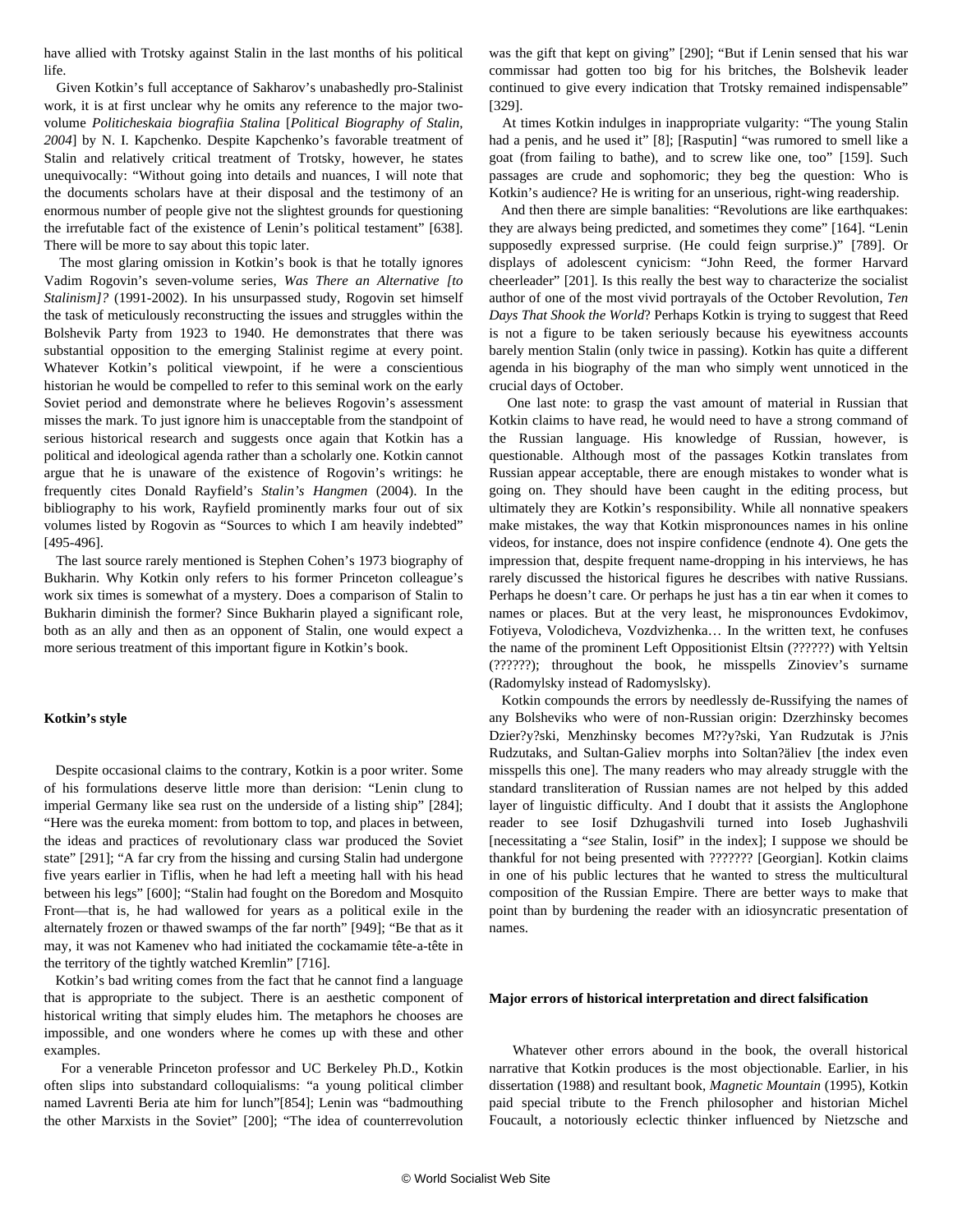Heidegger. Today, he modestly recalls that *Magnetic Mountain* "is a case study of the Stalin epoch from a street-level perspective in the form of a total history of a single industrial town" [xi]. Whether the earlier approach taken by Kotkin can be attributed to Foucault is a topic that would require special investigation. In the new Stalin biography, however, what Kotkin promises is nothing less than "a history of the world from Stalin's office," albeit "less granular in examination of the wider society—the little tactics of the habitat" [ibid.].

 In contrast, let us consider the tasks of the historian as described by someone Kotkin despises:

 The history of a revolution, like every other history, ought first of all to tell what happened and how. That, however, is little enough. From the very telling it ought to become clear why it happened thus and not otherwise. Events can neither be regarded as a series of adventures, nor strung on the thread of some preconceived moral. They must obey their own laws. The discovery of these laws is the author's task [Leon Trotsky, *The History of the Russian Revolution*, Pluto Press, 1977, p. 17].

 Trotsky, of course, wrote as a Marxist, as one of the most brilliant advocates of the materialist approach to history. At the heart of discovering the laws expressed in the unfolding historical events, Trotsky would meticulously examine "the economic bases of the society and its social substratum of classes" in the society "seized by revolution, [where] classes are in conflict" [Ibid.].

Trotsky also addressed the question of the historian's "impartiality":

 The serious and critical reader will not want a treacherous impartiality, which offers him a cup of conciliation with a wellsettled poison of reactionary hate at the bottom, but a scientific conscientiousness, which for its sympathies and antipathies—open and undisguised—seeks support in an honest study of the facts, a determination of their real connections, an exposure of the causal laws of their movement. That is the only possible historic objectivism, and moreover it is amply sufficient, for it is verified and attested not by the good intentions of the historian, for which only he himself can vouch, but by the natural laws revealed by him of the historic process itself [Ibid., p. 21].

 Kotkin will have none of this. His antipathy toward Marxism, and toward Lenin and Trotsky in particular, is unrestrained throughout the book. As an undisguised proponent of postmodernism, he evinces a persistent rejection of any objective laws that must be discovered, or, for that matter, of the very concept of class. Some examples:

 "Lenin, notwithstanding all the fog of his class categories, well understood the possibility of a German-Japanese alliance" [266]. "Trotsky, for all his Marxist invocation of the supposed laws of history, would feel constrained to admit that without Lenin, there would have been no October Revolution" [222]. "But the Bolsheviks, unlike their enemies, boasted that they had an all-encompassing, scientific answer to everything, and they expended considerable resources to disseminate their ideology" [292]. "The documents, whether those made public at the time or kept secret, are absolutely saturated with Marxist-Leninist ways of thinking and vocabulary—the proletariat, Bonapartism, the petit bourgeoisie, imperialism, capitalist encirclement, class enemies, military specialists, NEPmen, Kulaks, socialism" [420]. "Beyond Moscow's twofaced foreign policy, aiming to foment revolution in the very countries

they were trying to have normal relations and trade with, lay the debilitating class-based worldview" [443].

 Kotkin certainly does not conceal his "sympathies and antipathies." He treats both Lenin and Trotsky with undisguised contempt, while elevating Stalin to something of a demiurge by the end of the book. Having earlier asserted that "Lenin was essentially a pamphleteer" [229], Kotkin condescendingly states: "Lenin understood next to nothing of Russian agriculture, land utilization, migrant labor, or the actual operations of the peasant commune, let alone market incentives" [299]. Anyone the least bit familiar with Lenin's masterful writings on the development of capitalism in Russia, or his detailed studies of Russian and world agriculture, would be astounded by Kotkin's statements.

 Two more ludicrous claims: "Once in power, Lenin elevated political violence to principle" [409], and "Lenin was running foreign affairs as a personal fief" [446.] Meanwhile, as Stalin was "learning on the job, and often failing" [419], Kotkin assures the reader, "That was not merely because of his plentiful shortcomings but also because Lenin had helped conjure into being both an ideologically blinkered dictatorship and a costly global antagonism" [Ibid.]. But Kotkin's Stalin rises to the challenge, and in doing so seems to tower over Lenin: "It was Stalin who formed the Union of Soviet Socialist Republics, helped make the recuperative New Economic Policy work, and spelled out the nature of Leninism for the party mass" [ibid.].

#### **Kotkin on Trotsky**

 The image of Trotsky that emerges in Kotkin's book rarely surpasses a Stalinist caricature of Trotsky's life and politics. Although he vowed that there would be no speculation in the book, when it comes to Trotsky, Kotkin accepts the most unfounded assertions of the Stalinist historian Valentin Sakharov and gleefully quotes obvious lies repeated by Viacheslav Molotov (1890-1986) in late-life interviews with Felix Chuev. In their reported accounts of the period, Molotov and Lazar Kaganovich (1893-1991) served as two of the most long-lived and unapologetic Stalinists of all time. Kotkin uncritically accepts every epithet they hurl at Trotsky.

 Kotkin spends pages using Trotsky as a foil to illustrate Stalin's supposed greatness. In almost every historical episode he describes, therefore, Kotkin denigrates Trotsky's role and lauds Stalin's. To accomplish this feat, Kotkin has to refute almost every non-Stalinist historian who has come before. This is no small task. To diminish Trotsky as a historical figure, Kotkin not only has to debunk Deutscher, Carr, Lewin, Rabinowitch, Daniels, Knei-Paz, Day, Rogovin and others, but also those less sympathetic to Trotsky like Souvarine, Volkogonov, Medvedev and Cohen.

 Even Trotsky's sharpest critics usually acknowledge his skill as a writer. Kotkin, however, brazenly refers to Trotsky's writings as "gobbledygook" [524] and "rants" [632]. The latter comment refers to a principled letter from Trotsky to Krupskaya on 17 May, 1927, in which he writes: "Stalin and Bukharin are betraying Bolshevism at its very core, its proletarian revolutionary internationalism… The defeat of the German revolution in 1923, the defeats in Bulgaria and Estonia, the defeat of the [1926] general strike in England, and of the Chinese revolution in April have all seriously weakened international Communism."

 This passage, for Kotkin, passes for "rants," but he has no misgivings about Stalin's denunciation of Trotsky at a Politburo meeting on 8 September, 1927: "You are pathetic, without any sense of truth, a coward, a bankrupt, insolent and impudent, who allows himself to speak of things utterly at variance with reality" [642-643; as happens all too frequently,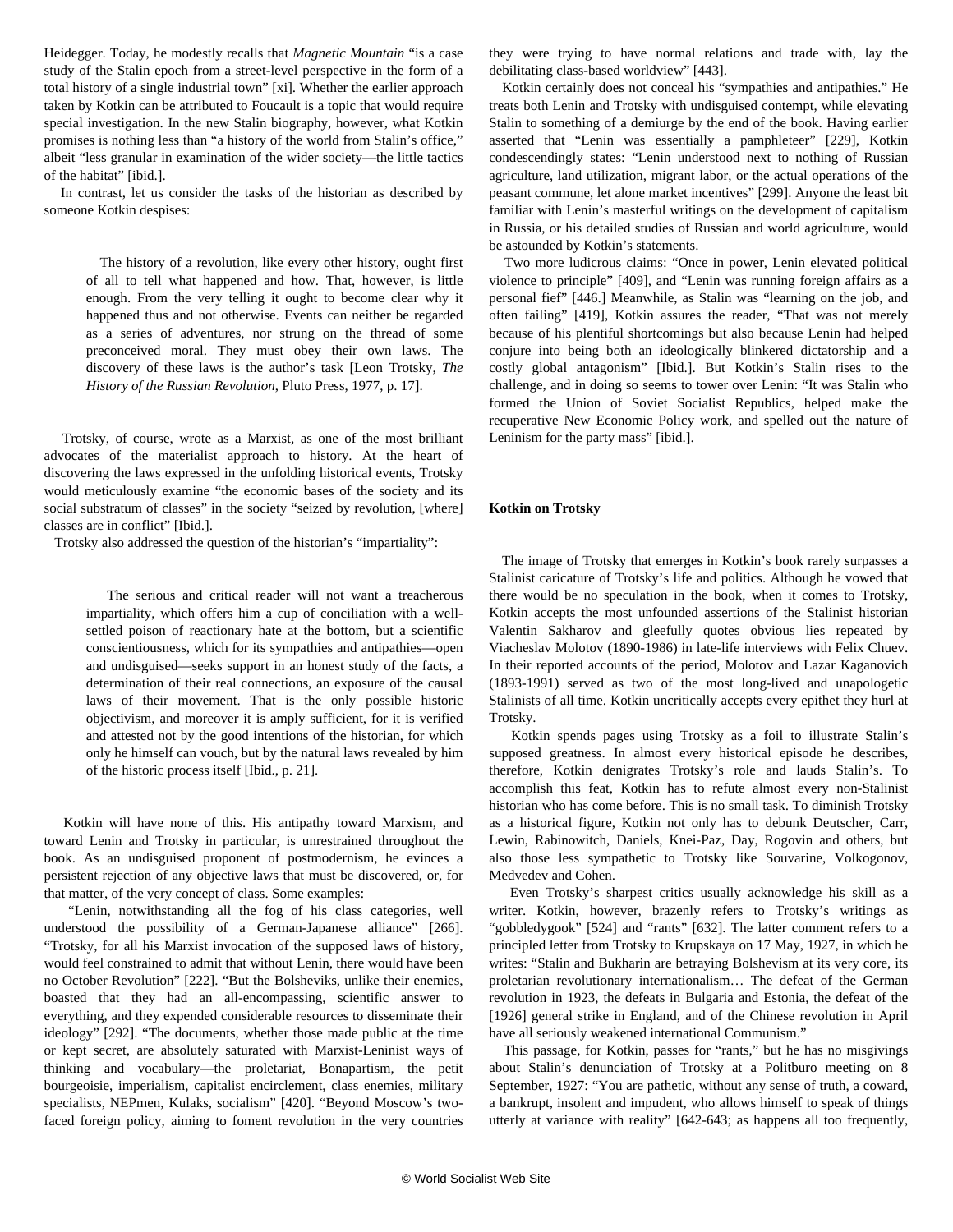Kotkin incorrectly cites these words. They are on page 594 rather than on 597 as given in endnote 239, p. 850: "Vatlin, *Stenogrammy zasedanii Politbiuro*, II: 597." Kotkin also conflates this excerpt with another outburst by Stalin that follows two pages later in the transcript, on page 596. He reverses their order so that Stalin's words cited above appear to address Trotsky's reference to Lenin's "Testament," whereas in fact they refer to Trotsky's objections over lies that Stalin was spreading about Trotsky's role in the Civil War].

 Kotkin strikes all the wrong notes when he deals with Trotsky's Jewish origins. Most recently, Robert Service discredited himself with his hamfisted treatment of this issue in his biography of Trotsky. (endnote 5) Kotkin follows in Service's footsteps as he writes the following:

 Trotsky was Jewish but, like almost all intellectuals and revolutionaries in the Russian empire, wholly assimilated into Russian culture, and to boot, he had striking blue eyes and an unprominent nose, yet he claimed to feel his Jewishness as a political limitation. Peasants certainly knew he was a Jew [340].

 Leaving aside the "striking blue eyes" and "unprominent nose" (apparently contradicting Kotkin's zoological concept of Jewishness), let us consider the claim that "Peasants certainly knew he was a Jew." Kotkin was obviously determined to insert this sweeping generalization into his book—it is repeated twice with only slight variation in the same paragraph, and dutifully cited twice in the endnotes. But repeating the citation does not make it any more compelling. It refers to a single incident recounted by N. Valentinov in his book published by Hoover Institution Press in Russian in 1971, *The New Economic Policy and the Party Crisis after the Death of Lenin*:

 I first learned about the great respect [for Lenin] among the peasants in 1922, when I happened to be in the village of Vasilievskoe about 60 versts [60 km] from Moscow. One local peasant began to explain to me in great detail that Lenin was a Russian, that he respected the peasants and didn't allow them to be robbed or driven into collective farms. But the other ruler—Trotsky—was a Jew who didn't care about the peasants; he didn't know, value or want to know about their labor or [way of] life [Valentinov, p. 88].

 As Kotkin should certainly know, to extend the views of this one peasant to the 120 million peasants in the Soviet Union of the time is simply unwarranted. But in attempts to bolster his case that Trotsky's Jewishness was a dominant issue, he proceeds to cite "America's Red Cross chief in Russia," White-Guard periodicals, a single letter to Trotsky in 1919, a quote from the London *Times* of 1919, an émigré linguist's book from 1923 ["Many Soviet Communists themselves could be overheard to say Shmolny for Smolny (Jewish 'sh') or prezhidium (Jewsidium) for presidium"], and a 1921 German book depicting "all the Jewish Bolsheviks, with a preface to the text by Alfred Rosenberg". In his citation of the Rosenberg reference, Kotkin also includes a quote from the Nazi propagandist's book, *Der jüdische Bolschewismus* [Jewish Bolshevism].

 Kotkin follows this incoherent string of examples with an astonishing few lines:

At the top, only the Georgian Jughashvili-Stalin was not partly

Jewish. The Jewishness of Lenin's maternal grandmother was then unknown, but other leaders were well known to be Jews and it did not inhibit them: Zinoviev had been born Ovsei-Gershon Radomylsky [sic!] and used his mother's surname Apfelbaum; Kamenev, born Lev Rozenfeld, had a Jewish father; both had Jewish wives (ft. 353). Trotsky-Bronstein managed to be a lightning rod not just in his Jewishness but in all ways [340-341].

 This passage is not an exploration of how, for instance, Stalin used anti-Semitism in his fight against his political opponents, and against Trotsky in particular (endnote 6). It is an awkward and error-filled repetition of drivel usually found in fascistic screeds. In reading it, one suspects that someone either inserted material, unbeknownst to Kotkin, or Kotkin carelessly contradicted himself by adding passages that he had himself written at an earlier time. Thus, for example, Kotkin inserts a "(!)" when he writes: "The London Times asserted (March 5, 1919) that three quarters (!) of the leading positions in Soviet Russia were held by Jews" [340]. One might conclude that Kotkin feels that the figure of three quarters was an exaggeration. But on the same page we learn in Kotkin's own words that "At the top, only the Georgian Jughashvili-Stalin was not partly Jewish." First of all, this is factually untrue, but any reader would be justified in asking the real Kotkin to stand up. And would he please explain why the Jewishness of Lenin's maternal grandmother is relevant here at all?

 Before passing on to other issues, this reviewer would also like Kotkin to explain how "Trotsky-Bronstein managed to be a lightning rod not just in his Jewishness but in all ways." This is not history but falsification.

#### **Stalin versus Trotsky**

 As stated earlier, Kotkin elevates Stalin above Trotsky throughout the book. Often, this requires considerable sleight of hand. It is well known, for instance, that in 1905 Trotsky was elected chairman of the Petersburg Soviet not long before the members of the Soviet were arrested by the tsarist regime. Trotsky not only played a leading role in the capital's revolutionary council during the Revolution of 1905, but as he awaited trial in December and early January, he began writing an analysis of the revolution that later turned into the book *Our Revolution.* A significant portion of the book was published as *Results and Prospects*, not only before 1917, but reprinted in 1919, after the successful revolution of October 1917. It is here that Trotsky clearly outlined his concept of permanent revolution, demonstrating that the working class, supported by the peasantry in the countryside, could establish a dictatorship in Russia as the initial step in the socialist revolution that would have to extend into the more advanced countries of Europe if the first workers' state were to survive.

 In stark contrast, Stalin's role in 1905 was not very well known. When Trotsky was writing a biography of Stalin in 1939-1940, he weighed the contradictory and sketchy accounts that forced him to ask: "What did Koba actually do in 1905?" Trotsky concluded that Stalin's activities in the Caucasus, despite later attempts to portray them as heroic, were rather nondescript.

 Kotkin, however, bases himself on Aleksandr Ostrovskii's 2002 book (*Who Stood Behind Stalin's Back*) and assures us that "during the Russo-Japanese War,…Stalin was raising hell in Georgian manganese mines" [185]. In 1905, 3,700 manganese miners went on strike and came under attack in the remote Georgian town of Chiatura. "In response to the physical attacks, Jughashvili [Stalin] helped transform Social Democratic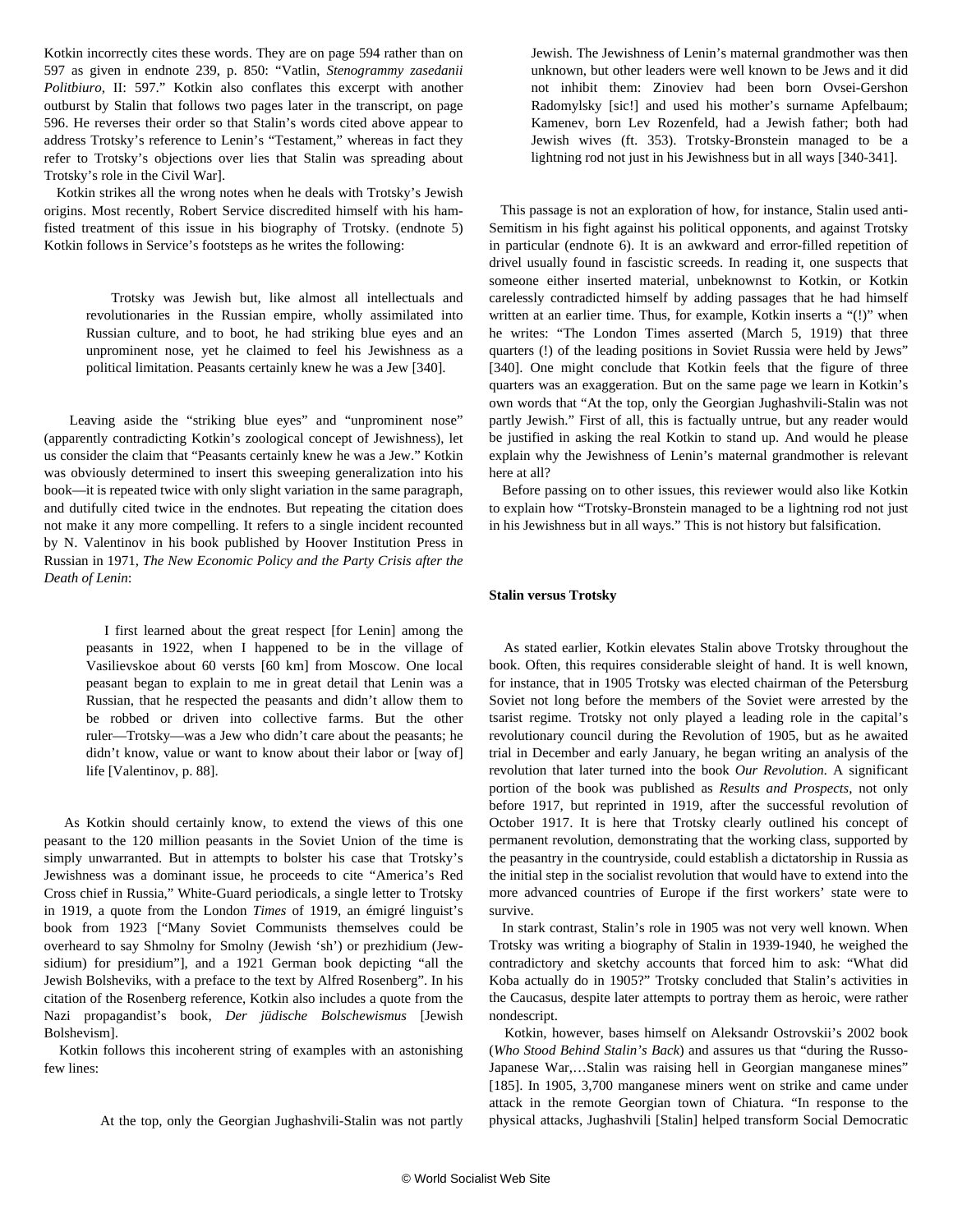agitation 'circles' into red combat brigades called Red Hundreds. By December 1905, the worker Red Hundreds, assisted by young radical thugs, seized control of Chiatura and thus of half of global manganese output…. Organizing mass direct action, Jugashvili was in his radical element—he helped transform nearly every mine into a battleground of Social Democratic Party factions, importing loyalists from his previous underground activity, especially Batum. Some observers marveled at his clique's intense loyalty. All the same, the Chiatura workers elected as their leader not Jugashvili but a tall, thin, charismatic Georgian youth named Noe Ramishvili…." [76-78].

 Let us recall that, during 1905, 2.75 million people were on strike throughout the Russian Empire. In October, a general strike shut down the capital, Petersburg, and in December, heavy fighting broke out in Moscow that was bloodily suppressed by government troops. Yet, one could easily conclude, after reading Kotkin's narrative of events, that Stalin's exploits in Georgia overshadowed Trotsky's leading role in Petersburg during that crucial year. Kotkin makes such absurd claims in order to downplay any suggestions that Stalin was later "out of his element" during the mass meetings, demonstrations and final seizure of power in 1917.

 Although by any reasonable measure, Stalin's role in 1917 was dwarfed by Trotsky's as the latter guided the first successful socialist revolution, Kotkin wants the reader to believe that the articles Stalin wrote for the Bolshevik press at the time were nearly as significant as Trotsky's organization of the seizure of power as head of the Revolutionary Military Committee.

 In fact, Kotkin's entire treatment of 1917 is extremely distorted. He insists that the October Revolution had little popular support, describing it variously as "the Bolshevik putsch [218]"; "the Bolshevik October 1917 coup, nominally against the Provisional Government but really against the Soviet" [223]; "the far-fetched Bolshevik coup" [296]; "this crazy putsch" [227]; and "Lenin's shock coup of 1917" [421]. Similar claims have been thoroughly answered in the opening chapter of David North's *[The Russian Revolution and the Unfinished Twentieth Century](http://mehring.com/the-russian-revolution-and-the-unfinished-twentieth-century.html)*: "The Bolshevik Seizure of Power in October 1917: Coup d'État or Revolution?" But Kotkin wants to go even further in falsifying the October Revolution: "the Communist regime had come into being as a result of a coup, and, while claiming to rule in the name of the proletariat, executed proletarians who dared to question the party's self-assigned monopoly" [418]. This lie, as with many others, is not substantiated by any evidence, documentary or otherwise. Kotkin, however, asserts it as a given.

 Lastly, Kotkin's description of the October revolution as "Dadaesque,"—something he seems particularly proud of—is simply bizarre. In the framework of this review, it hardly bears mentioning. By comparison, Kotkin's treatment of the following historical events is much worse:

 **The Civil War**: Kotkin spends most of his time attempting to prove that Trotsky was despised by the Red Army (relying partially on the outdated and inaccurate book by Francesco Benvenuti, *The Bolsheviks and the Red Army, 1918-1922*, first published in English in 1988). He gives a distorted picture of the military debate at the Eighth Party Congress in 1919, where Trotsky's theses on the military, defended by Lenin, were accepted over the vigorous opposition by Stalin, Voroshilov and Budenny. At one point, Kotkin claims, "Benvenuti established the depth and breadth of animosity to Trotsky early on" [790] and refers the reader to page 216 of Benvenuti's book. On that page, the Italian historian "established" no such degree of animosity, and certainly not its "depth and breadth." He cites some of the charges made against Trotsky during the heated debate at the Congress, and then notes: "These accusations have survived a considerable length of time in Soviet works. In actual fact, Trotskii never pushed certain of his positions to their extreme conclusions" [Benvenuti, p. 216]. These caveats, however, did not prevent Kotkin from drawing his own extreme conclusions.

 In judging Trotsky's performance as leader of the Red Army during the Civil War, Lenin famously said to the writer Gorky in 1919: "Show me another man able to organize almost a model army within a single year and win the respect of the military specialists. We have such a man" [329]. Stalin had these words removed from later Soviet editions of Gorky's reminiscences. Kotkin inexplicably feels that they were spoken by Lenin about his war commissar who "had gotten too big for his britches" [Ibid.]. And yet he grudgingly admits: "Had Lenin allowed Stalin and his band a complete victory over Trotsky in July 1919, the outcome of the other battle—the civil war against the Whites—might have turned out differently" [Ibid.]. Indeed, how "the other battle" might have turned out will be seen shortly with the Polish War of 1920.

 **The First Four Congresses of the Communist International (1919-1922)**: Trotsky wrote several of the most important founding documents of the Third (Communist) International in 1919; along with Lenin, he delivered many of the main reports to the first four congresses. Kotkin does little more than mock the Comintern; perhaps he is reluctant to examine it with any seriousness because Stalin played a relatively minor role in these years. At the second Congress, for instance, Kotkin describes what the delegates ate, where they stayed, and what plays they watched, but barely mentions any of the political issues that arose except the attention paid to the Polish campaign in July and August 1920. After Lenin's death, the Comintern began undergoing "Bolshevization" at the hands of Zinoviev, Bukharin and Stalin (all trying to drive Trotsky from prominence). Kotkin pays slightly more attention to the Fifth Congress in 1924, but even here the analysis is extremely superficial and mainly directed at suggesting Trotsky's political decline: "Stalin took over Trotsky's seat on the Comintern executive committee" [550]. This is followed by reference to "the interminable denunciations of Trotsky and his foreign 'stooges,'" but Kotkin does not explain who the "stooges" were, and what fundamental issues were at stake.

 **The Polish campaign of 1920**: After Polish forces under Pilsudki invaded Soviet territory in March 1920, the Red Army drove them back and continued to advance on Warsaw, hoping that Polish workers would rise against their own bourgeoisie and establish a Soviet Poland. Stalin was in charge of forces advancing toward Lwów /Lviv, toward the south of Warsaw. Kotkin tries to portray Stalin's blatant insubordination during the campaign in as positive a light as possible. Stalin's refusal in early August to send his forces north toward Warsaw contributed significantly to the Red Army's nearly catastrophic defeat, a fact that Stalin, Voroshilov and others worked mightily to conceal in later years. On August 17, Stalin "requested to be relieved of all his military duties" [365]. Kotkin laconically notes: "on September 1, 1920, the politburo accepted Stalin's resignation from his military posts. The way was open to scapegoat his insubordination" [Ibid.].

 Stalin indeed had to defend himself against sharp criticism by Trotsky, Lenin and others at the Ninth Party Conference in September 1920. In 2014, however, Kotkin steps forward as his advocate. In a curious section entitled "No Glory," Kotkin renders Lenin almost incoherent and seems particularly bemused by Tukhachevsky's words in a later book, *Pokhod za Vislu* [Campaign Beyond the Vistula]: "To export revolution was a possibility. Capitalist Europe was shaken to its foundations, and but for our strategic errors and our defeat in the field, the Polish War might have become the link between the October Revolution of 1917 and the revolution in Western Europe" [377-378]. Kotkin obviously dismisses the possibility of revolution in Western Europe and objects once again that "the proletarian Stalin, having warned against such adventurism, [was] scapegoated for insubordination" [378].

 Kotkin's presentation of a blameless Stalin who opposed the "adventurism" of Lenin (and Tukhachevsky) is simply untenable. On July 13, 1920, when Polish forces seemed in disarray, Stalin wrote in a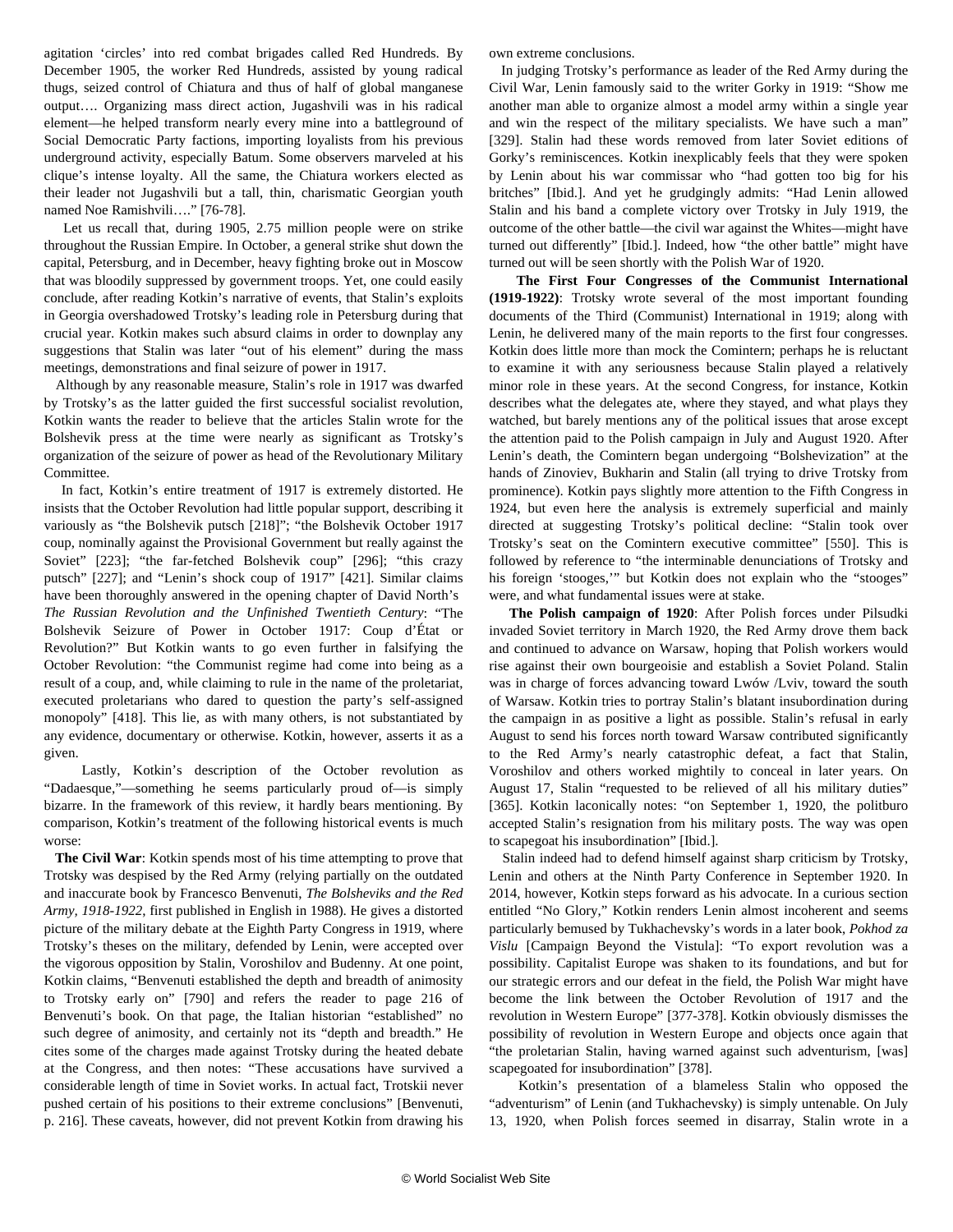telegram to Lenin: "I don't think that imperialism has ever been as weak as it is now, at the moment of Poland's defeat, and we have never been as strong as we are now, so the more resolutely we behave ourselves, the better it will be for Russia and for international revolution." As the Russian historian Oleg Khlevniuk notes: "On July 24, in a telegram to Lenin that treated victory over Poland as a foregone conclusion, [Stalin] proposed 'raising the question of organizing an insurrection in Italy and in such still precarious states as Hungary and Czechoslovakia (Romania will have to be crushed)."" (endnote 7) Why doesn't Kotkin characterize these telegrams from Stalin as proof of his "adventurism"? Kotkin is also well aware that Trotsky, rather than Stalin, was opposed to advancing into Poland, but he deferred to Lenin's judgement in the matter. At the time, only Rykov supported Trotsky. (endnote 8) But this well-known historical fact does not fit Kotkin's narrative.

 Rather than explaining the historical consequences of the disastrous Polish campaign, Kotkin focuses on a comparatively insignificant detail: the glory that Stalin did not receive. Not long after the Polish defeat, the remaining White forces under Wrangel were driven out of Crimea. Kotkin concludes his sub-chapter with an odd lament for his hero: "There was no glory for Stalin: he had originally been assigned Wrangel's destruction, but had resigned his military posts over the Polish campaign" [379].

 **The New Economic Policy (NEP)**: At the 10th Party Congress, as the delegates were confronted by the crisis of the Kronstadt rebellion, Lenin introduced a shift in economic policy away from war communism to what became known as the New Economic Policy. Under this policy, forced grain requisition was replaced by a tax in kind and limited capitalist trade was allowed, giving peasants the opportunity to market their surpluses in the cities. The commanding heights of the economy (heavy industry, transport, etc.) remained under state control (and ownership). Kotkin portrays Trotsky as a determined enemy of NEP from beginning to end, which completely falsifies the historical record. He even claims in an endnote that "Trotsky's self-presentation in emigration of his alleged anticipation of NEP is wildly inaccurate" [note 274, p. 800].

 One of the sources that Kotkin cites to substantiate his assertion is Viktor Danilov's 1990 article, "We are Starting to Learn about Trotsky" [*Ekho*, No. 1, 1990, pp. 47-62]. Danilov, one of the greatest specialists in the history of Soviet agriculture, comments on several chapters of Pierre Broué's biography of Trotsky that had recently been published in the Soviet press: "…it was Trotsky who in February 1920 proposed the abandonment of *prodrazviorstka*—compulsory deliveries of all 'surplus' grain, as defined by local officialdom—by a tax in kind.… To carry through these proposals would have led inevitably to a recognition and acceptance of market relations with the aim of revitalizing the peasant economy. This of course was to be the starting-point for the New Economic Policy of 1921.… In his analysis of Trotsky's views on NEP, Broué demonstrated convincingly their closeness to Lenin's." (endnote 9) In other words, Danilov writes the exact opposite of what Kotkin claims. (endnote 10)

 Furthermore, throughout his twisted narrative, Kotkin invents Trotsky as one who was trying to become an economic dictator while Stalin was consolidating his control over the party: "Trotsky was busy trying to seize command over the economy…. But the kind of planning Trotsky desired was incompatible with the NEP" [481]. Here Kotkin obfuscates a genuine issue: how to increase the relative weight of the planned sector of the economy while reducing the market sector that could undermine the "smychka" [alliance] between the working class and peasantry. Trotsky would develop proposals to give the State Planning Commission (Gosplan) legislative powers, proposals that were initially opposed by Lenin in early 1922. Lenin would shift his position and agree with Trotsky in November.

 The more theoretical sides of this issue would later be fought out not only by Trotsky, but by Preobrazhensky, a prominent supporter of Trotsky

in the Left Opposition. Bukharin would supply Stalin with most of the arguments attacking the Left Opposition's economic policy during the mid-1920s.

 Kotkin never gives a truthful characterization of how Lenin judged Trotsky's views regarding the NEP. He writes: "Stalin accepted the NEP. To put the matter another way, in 1922, Stalin could have his party dictatorship and Lenin's NEP. Trotsky could not have his economic dictatorship and the NEP. This means that the charges of Trotskyism that Stalin would level, with all manner of distortions, nonetheless had some basis: Trotsky on the economy was forcefully pushing against Lenin's foundational policy" [486-487].

 Kotkin does not refer to a document that overturns his argument completely. On November 25, 1922, Lenin wrote to Trotsky, with copies to Zinoviev, Bukharin, Radek, Stalin and Kamenev:

 2. I have read your theses regarding the NEP and find them in general to be very good, and some formulations are extremely apt, but a small portion of the points seemed debatable to me. I would advise to print them for now in the newspapers, and then to republish them as a pamphlet without fail. With some commentary they will be particularly good for acquainting the foreign public with our new economic policy. (endnote 11)

 Lenin clearly endorsed Trotsky's views on NEP, and wanted them widely circulated. The truth is that neither in 1922 nor later was Trotsky trying to become an "economic dictator" or "super industrializer" as Kotkin claims. These are recycled Stalinist lies that dominated Soviet historical accounts right up to the end of Perestroika. Nor should one forget that it would be Stalin who abruptly put an end to the NEP in 1928-1929 in such a reckless and voluntaristic manner that it would bring the Soviet Union to the brink of civil war.

 **Stalin as the creator rather than the creation of the growing bureaucracy**: Kotkin takes strong exception to Trotsky's assessment of Stalin: "Trotsky famously wrote that 'Stalin did not create the apparatus. The apparatus created him.' (footnote 19) This was exactly backward. Stalin created the apparatus, and it was a colossal feat" [424]. Once again, the evidence Kotkin provides contradicts his thesis. He clearly portrays the rapid growth of the party apparatus which was organized largely by Sverdlov before his death in March 1919: "Party committees mushroomed from under 600 in 1917 to 8,000 by 1919" [423]. By most accounts, Sverdlov mastered the intricacies of party appointments better than anyone else; after he died, various configurations of the central committee's secretariat struggled to replace the man who was seen as almost irreplaceable. At one point, three of Trotsky's closest comrades (Serebriakov, Preobrazhensky and Krestinsky) made up the secretariat, but they were replaced at the 10th Party Congress in 1921 in the wake of the acrimonious trade union debate of 1920.

 In April 1922, Zinoviev proposed that Stalin become general secretary of the central committee. In *My Life*, Trotsky writes that Zinoviev's initiative "was quite against Lenin's will…. No one attached much importance to this appointment. Under Lenin, the post of general secretary, established by the tenth congress, could have only a technical character, never political. Yet Lenin had his fears. 'This cook will make only peppery dishes,' he would say of Stalin." (endnote 12) Lenin did not, however, block Stalin's appointment.

 Kotkin notes that "Stalin now became the only person simultaneously in the politburo, orgburo, and secretariat" [424]. Oddly, Kotkin prefaces this statement with a quotation from Lenin: " 'The power [vlast'] of the Central Committee is colossal…. We dispose of 200,000-400,000 party functionaries, and through them thousands upon thousands of nonparty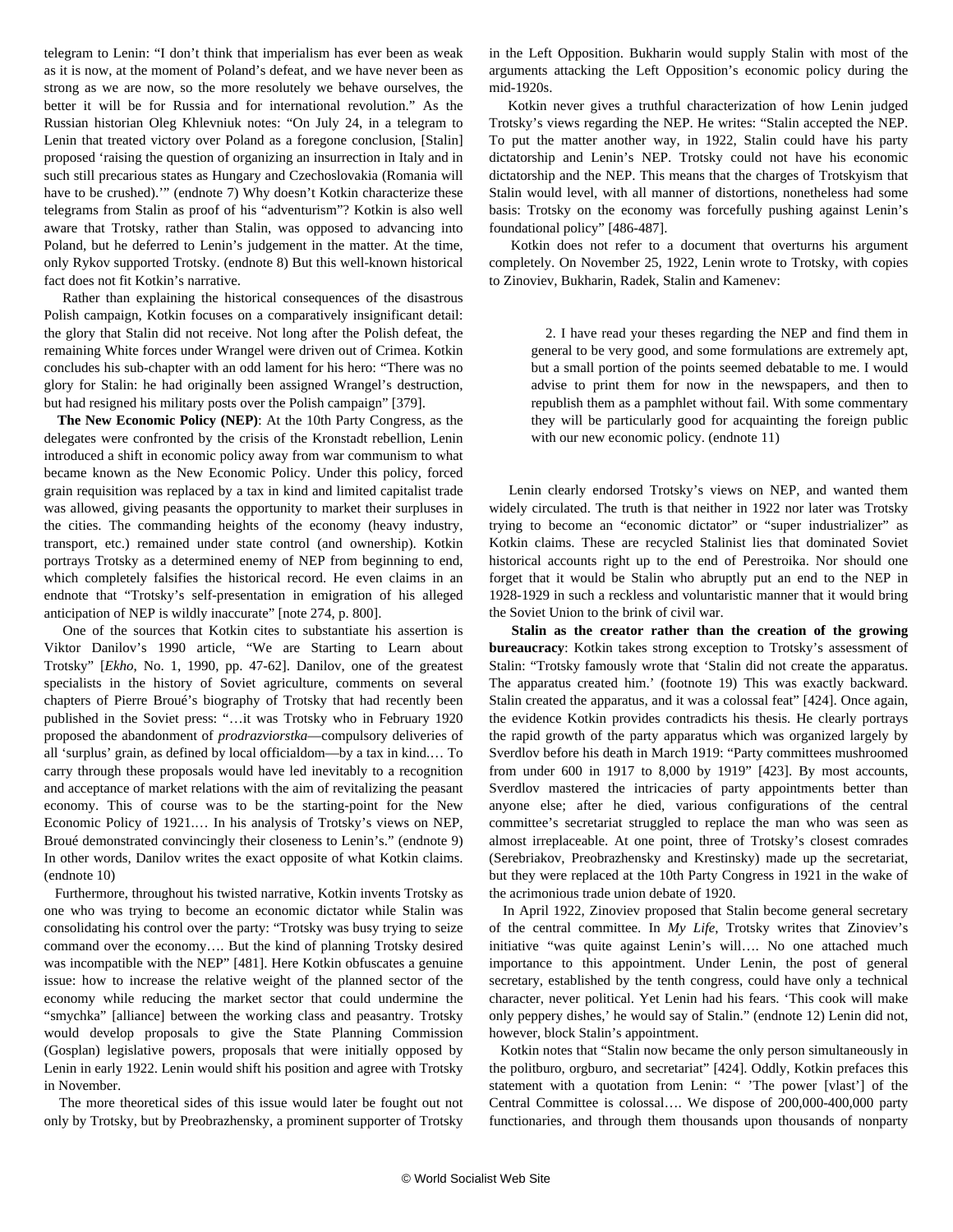people. And this gigantic Communist cause is utterly befouled by foggy bureaucratism!'" [Ibid.]. Kotkin avers that Stalin "proved capable of wielding the levers he inherited, and of inventing new ones…. Stalin, in his midforties, found his calling at the party apparatus" [Ibid.] With these statements, Kotkin inexplicably appears to be building a case not against Trotsky but against himself. He continues: "But what stands out most about Stalin's ascendancy is that, structurally, he was handed the possibility of a personal dictatorship, and he began to realize that potential just by fulfilling the duties of general secretary. Stalin had exceptional power almost instantaneously" [424-425].

 The extent of Stalin's power can be partially grasped by the fact that "The orgburo made at least a thousand appointments just between April 1922 and March 1923, including no fewer than forty-two new provincial party bosses" [432]. With these appointments, Stalin could select the very people, loyal to him, who would be mobilized against the Left Opposition headed by Trotsky in the fall of 1923. The votes at central committee plenums were virtually predetermined by this appointment process, and inner-party democracy became alarmingly undermined. Although Lenin was not actively participating in the debates in late 1923, he did the most he could in late 1922 and early 1923 to address the problem of Stalin's untrammeled power.

 **The "troika" of Zinoviev, Kamenev and Stalin** (also known as the triumvirate or triumvirs): Kotkin downplays the significance of the unprincipled faction formed by Zinoviev, Kamenev and Stalin against Trotsky within the Politburo during Lenin's protracted illness starting in 1922. He even claims that "A consolidated 'triumvirate' against Trotsky had yet to form in summer 1923" [506]. Most historians place the formation of the troika in 1922, but stress that Zinoviev and Kamenev both considered Stalin to be their inferior, thereby underestimating his growing control over the levers of the party apparatus. Kotkin, however, not only postpones the troika's formation, but recruits Molotov to make Lenin a co-conspirator against Trotsky: "Lenin proposed that we gather for the politburo meetings without Trotsky," Molotov recalled. "We conspired against him" [415]. Unfortunately, Kotkin gives no proper citation to this passage in Chuev's *Sto sorok besed s Molotovym* [*One Hundred Forty Conversations with Molotov*]. Even if it were true on its face, no date is provided for Molotov's claim, rendering it useless as evidence for Kotkin's argument. Indeed, the Molotov reference proves nothing, although Kotkin asserts, without any proof, that Molotov's "recollections comport with the archival record" [415].

 There is one document that Kotkin is decidedly reluctant to examine closely. On May 25-27, 1922, Lenin had his first major stroke. He left for the village of Gorki in the outskirts of Moscow to rest as much as possible and undergo treatment. Over the next four months, his medical condition improved enough for him to return to work in Moscow on October 2, 1922.

 At some point (endnote 13), probably in July 1922, Lenin passed the following note to Kamenev:

 **I think exaggerations can be avoided**. '(The Central Committee) is casting or is preparing to cast a healthy cannon overboard', you write. **Isn't that an immense exaggeration?** To throw Trotsky overboard—for you are hinting at that, there is no other interpretation—is the height of absurdity. If you do not consider me to have become hopelessly stupid, then how can you think of such a thing???? Bloody children in my eyes…. (endnote 14)

 Without explanation, Kotkin omits the words in bold. The unjustifiable effect is to soften Lenin's alarm. Kotkin's only comment is the one sentence with which he prefaced the note: "Around this time, Lenin reacted sharply to efforts by Kamenev and Stalin to reduce Trotsky's position." That's all. He doesn't consider any greater implications of Lenin's words—i.e., how shocked Lenin was by the maneuvers against Trotsky during his absence from the Kremlin. Certainly Lenin could see the danger of a looming split in the Politburo. Nor does Kotkin link it to Lenin's unquestionable turn to Trotsky in late 1922 and early 1923 in an attempt to curb the triumvirate's power, and Stalin's in particular.

#### **Lenin's "Testament"**

 After Lenin returned to work in October 1922, he hardly spared himself as he attended meetings, gave speeches, wrote articles, conducted correspondence, etc. In November, several political issues emerged in which Lenin increasingly turned to Trotsky for support within the Politburo. This placed him more and more at odds with Stalin.

 The first issue, the monopoly of foreign trade, is well documented and should not offer any opportunity for dramatic reinterpretation. This issue had been contested since early 1921, with Lenin insistently pursuing the same line throughout. Stalin and the majority of the Politburo repeatedly prepared resolutions to weaken the monopoly of foreign trade, allowing direct trade between private capitalists (Nepmen) in Russia and the world market. When Lenin learned of these proposals, he became extremely alarmed at their potential to undermine the entire Soviet economic system. Then, on October 6, at a Central Committee plenum that Lenin did not attend, a motion was passed limiting the state's foreign trade monopoly.

 It soon became clear that the only Politburo member who fully shared Lenin's view was Trotsky. Lenin turned to him in several letters, and made it known to the rest of the Politburo that he was calling on Trotsky to defend their common views: [Lenin to Trotsky, December 13, 1922]: "…it is my request that at the forthcoming plenum you should undertake the defense of our common standpoint on the unquestionable need to maintain and consolidate the foreign trade monopoly" (endnote 15); [Lenin to Stalin, December 15, 1922]: "I have also come to an arrangement with Trotsky to stand up for my views of the foreign trade monopoly." Later, the same day: "I am resolutely opposed to any delay on the question of the foreign trade monopoly. If the idea should arise, … to postpone it until the next plenum, I should most resolutely object to this, because I am sure that Trotsky will be able to stand up for my views just as well as I myself. … any further hesitation on this highly important question is absolutely intolerable and will tend to frustrate my work" (endnote 16); [Lenin to Trotsky, December 15, 1922]: "I consider that we have quite reached agreement. I ask you to declare our solidarity at the plenum." (endnote 17)

 On December 18, the plenum rescinded the relaxation of the foreign trade monopoly. Lenin then wrote to Trotsky on December 21: "It looks as though it has been possible to take the position without a single shot, by a simple maneuver. I suggest that we should not stop and should continue the offensive…" (endnote 18)

 In a breathtakingly dishonest account of the above events, Kotkin writes: "This letter [Lenin to Stalin, December 15] would serve, in Trotsky's memoirs, as evidence that Lenin had proposed that he and Trotsky form a 'bloc' on the trade monopoly, and that Lenin and Stalin suffered a break in relations over this question, on top of their national question contretemps. But in an exchange of letters around this time, both Lenin and Trotsky underscored not just their partial agreement (trade monopoly) but their continuing differences (planning). Moreover, on the trade monopoly, just as on the USSR structure, Stalin readily acceded to Lenin's wishes. There was no bloc and no break" [483].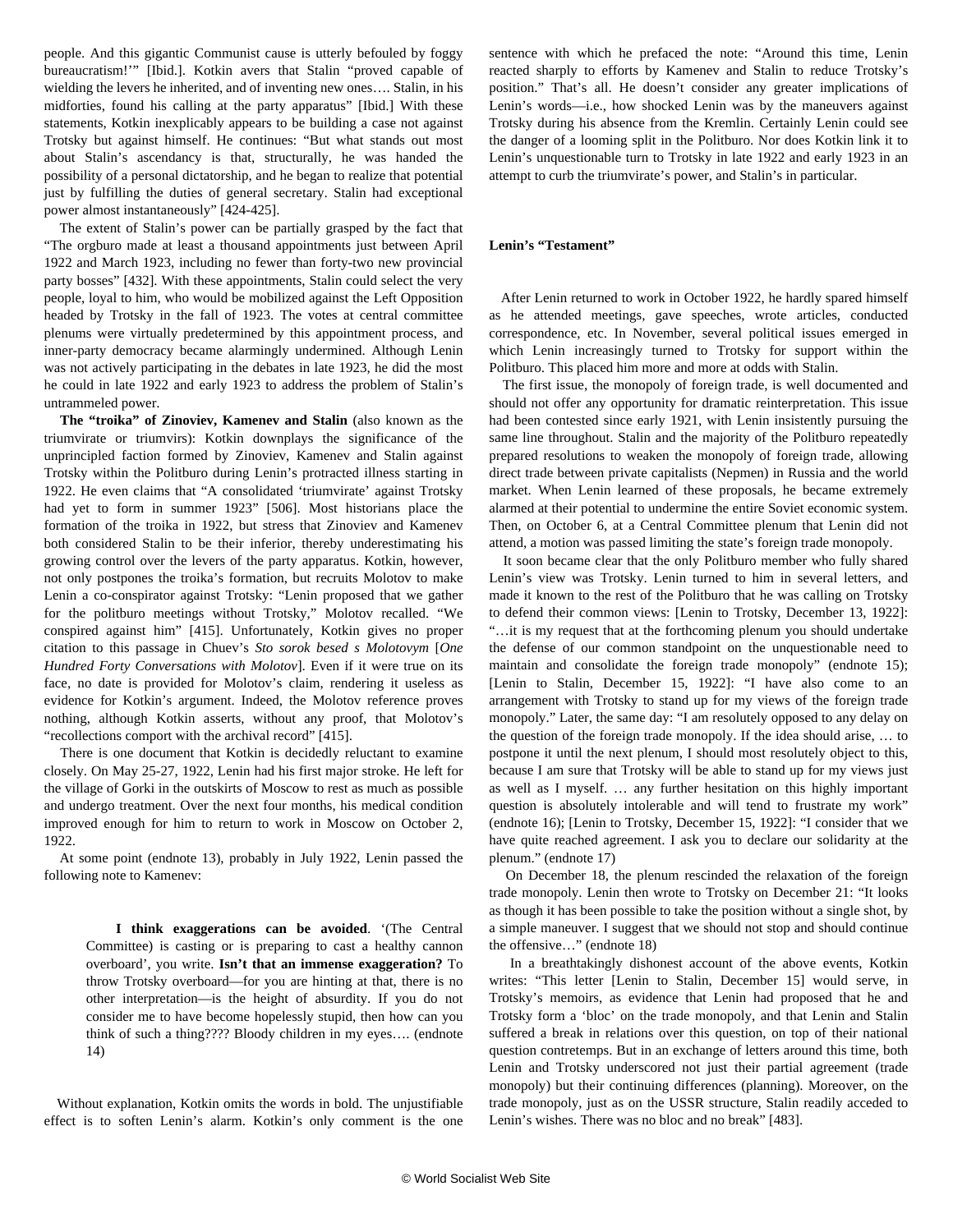Matters get worse in the more complex issues of the national question (how Georgia would enter the structure of the Soviet Union; displays of Great Russian chauvinism toward the Georgian Communist Party during the heated debates over this question; Ordzhonikidze slapping a Georgian party member; Dzerzhinsky's and Stalin's defense of Ordzhonikidze, etc.); the debate over what powers to give the State Planning Commission (Gosplan); how to reorganize the Workers' and Peasants' Inspection (which Stalin had headed); and finally, how to prevent a split in the Central Committee and the Party as a whole if the disputes between Stalin and Trotsky grew even sharper in the wake of Lenin's impending death. (endnote 19)

 In discussing these events, Kotkin plays a thoroughly dishonest game with the reader. Every document or testimony that does not fit his narrative, he dismisses as a forgery; any incident that violates his narrative, he claims never occurred. In order to concoct this string of falsifications, Kotkin has to turn the following people into unprincipled liars and conspirators: Trotsky, Krupskaya (Lenin's wife), Fotieva (one of Lenin's secretaries), Volodicheva (another of Lenin's secretaries), Maria Ulyanova (Lenin's sister), and at least some of the doctors attending Lenin. He also has to overturn the accounts given by the following historians: Carr, Deutscher, Daniels, Lewin, Volkogonov, Rogovin, Nazarov, Khlevniuk, Naumov, and many others. He also must dismiss Valentinov, Bazhanov and Avtorkhanov.

 Kotkin takes advantage of potential confusion over what constitutes Lenin's "Testament." Most historians include all the letters, articles and dictations, taken together, from December 1922 through March 6, 1923. The Stalinist historian Valentin Sakharov, on whom Kotkin relies almost entirely in his analysis, accepts the authenticity of most of these items, but denies Lenin's authorship of the following items: "The Letter to the Congress" [dictations of 24-25 December 1922 and 4 January 1923]; the "notes" [more accurately: article] "On the Question of Nationalities or on 'Autonomization'"; and the letters to Trotsky [5 March 1923], Stalin [5 March 1923], and to Mdivani, Makharadze and others [6 March 1923] (endnote 20). Sakharov devotes more than 1000 pages to constructing an argument that few but the most ardent Stalinists find compelling. (endnote 21)

 Kotkin certainly agrees with many of Sakharov's overt political attacks on both Lenin and Trotsky, but he sometimes takes a simpler approach: he suggests that Lenin was simply too ill to write or dictate the items in question. Lenin did indeed have at least four major strokes on May 25-27, 1922, December 13, December 22, and then March 9-10, 1923. The arteriosclerosis that was damaging portions of his brain finally resulted in his death on January 21, 1924. During the protracted period of several months, there were days of paralysis, inability to speak or other incapacitation. And almost miraculously, there were days of dramatic improvement. According to Valentinov, "Kramer, one of the doctors treating Lenin, always said that Lenin's vitality, the strength of his resistance to the illness, were a phenomenal occurrence in the history of this illness" [Valentinov, pp. 38-39]. In a splenetic sub-chapter called "Suspicious Dictation," Kotkin, however, quotes the same Dr. Kramer, in February 1923, to make quite another point: "Vladimir Ilich was finding it hard to recall either a word he wanted or he was unable to read what he had dictated to the secretary, or he would begin to say something completely incoherent" [489]. The reader might well conclude that Lenin could not have dictated his "Letter to the Congress" or his last letters in March if things were so bad in February. But Kotkin dishonestly cuts the first part of the quotation: "Professor Kramer recorded that hope for a recovery was sustained until March 1923, even though in February there were renewed signs of 'breaks in his speech, at first negligible, but then more significant, **though always fleeting**…'" [Volkogonov, p. 421; emphasis added]. In an endnote, Kotkin adds: "Volkogonov correctly noted that 'it is remarkable that Lenin was capable of dictating these lengthy works in such a short time…' But Volkgonov failed to connect the dots: Lenin indeed could not have dictated all that work." He also admonishes Lewin: "Moshe Lewin correctly grasped that the message of the alleged Lenin Testament, essentially, was to fight nationalism in favor of internationalism, to fight bureaucracy, especially the party leadership, and to remove Stalin, but Lewin did not question the legitimacy of the documents…" [note 186, p. 825].

 Lewin did not question the legitimacy of the documents, because there are no grounds to do so. This does not mean that Kotkin doesn't try. To do so, he engages in pure speculation, something he claimed in the preface (and public lectures) that he would not do if he were lacking documentation: "Scholars have perpetuated Trotsky's falsehood concerning retention of the foreign trade monopoly that only he had won the day at the plenum on Lenin's behalf" [note 74, p. 821]; "Trotsky, in his memoirs, invented a conversation with Lenin about attacking the bureaucratism in the state but also in the party, specifically targeting the orgburo, Stalin's source of power" [note 75, p. 821]; "Stalin did not phone Krupskaya on December 22 and curse her out" [note 76, p. 822]; "Lenin was also credited with dictating 'Better Fewer but Better'… Trotsky claimed that he forced a meeting to get this dictation published in *Pravda*" [note 117, p. 823]; "No one learned of the dictation of December 24 or December 25 right away—because it likely did not happen then" [note 177, p. 825]; "Later, Trotsky himself would give reason to suspect his involvement in the dictation, which, according to him, 'rounds out and clarifies the proposal that Lenin made me in our last conversation.' According to Trotsky, Lenin 'was systematically preparing to deliver at the 12th congress a crushing blow at Stalin as personifying bureaucracy, the mutual shielding among officials, arbitrary rule and general rudeness.' Trotsky hilariously added that 'The idea of a "bloc of Lenin and Trotsky" against the apparatus-men and bureaucrats was at that time fully known only to Lenin and me.' The reason it was not 'known' to anyone else is that Trotsky imagined it" [note 187, p. 826].

 Although Trotsky is Kotkin's most frequent target, Krupskaya is also accused: "Krupskaya would characterize Stalin's rudeness over the phone as extraordinary, but this is not corroborated by any other source" [488]; "Perhaps Krupskaya was deliberately trying to stage a memorable incident" [Ibid.]. "Perhaps Krupskaya, interpolating Lenin's intentions, concocted all three March letters. Perhaps she first mouthed the words to Lenin and he mouthed them back. Perhaps he mumbled versions of them himself. We shall likely never know" [491]. The one scenario that Kotkin will not consider is that Lenin dictated them coherently.

 Kotkin leans, however, to a much wider conspiracy: "Lenin's alleged 'Notes' were dated December 30– 31, 1922… The existing evidence strongly points to a maneuver by Krupskaya, and the staff in Lenin's secretariat, to forge what they interpreted as Lenin's will. They knew he was exercised over the Georgian affair; indeed, they egged him on over it. Trotsky might also have been complicit by this point" [493-494].

 Unfortunately for Kotkin, "the existing evidence" does not exist. Why, then, does he engage in such speculation and outright lying?

 If one follows carefully the content of Lenin's last letters, articles and dictations, it would be impossible to conclude that Stalin is Lenin's true heir and most devoted pupil. But that is precisely what Kotkin is trying to prove throughout this whole volume. He would probably rather fall down dead than admit that Lenin and Trotsky collaborated ever more closely during Lenin's last months of political life.

 Much to this reviewer's surprise, some of Lenin's most embittered critics have expressed their dissatisfaction with Kotkin's presentation of Lenin's last documents. None other than Richard Pipes quotes from Lenin's "Testament":

Stalin is too rude and this shortcoming, fully tolerable within our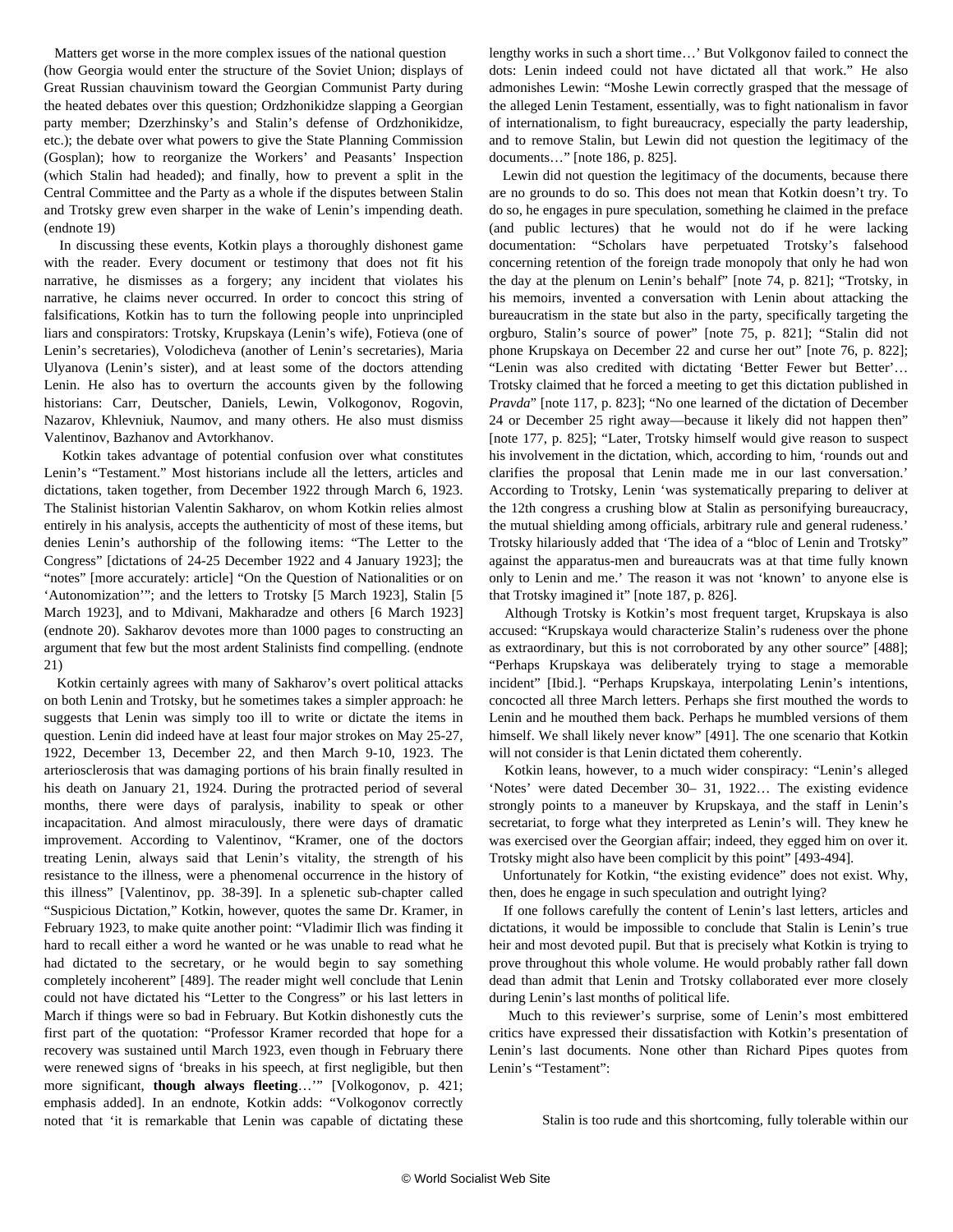midst and in our relations as Communists, becomes intolerable in the post of General Secretary. For this reason I suggest that the comrades consider how to transfer Stalin from this post and replace him with someone who in all other respects enjoys over Comrade Stalin only one advantage, namely greater patience, greater loyalty, greater courtesy and attentiveness to comrades, less capriciousness, etc. (endnote 22)

#### Pipes then continues:

 This powerful denunciation of Stalin, first published in *The New York Times* in 1926 (translated by Max Eastman), had to wait thirty years before it became public knowledge in the Soviet Union, following Khrushchev's denunciation of Stalin at the Twentieth Party Congress. Subsequently it was included in the fifth edition of Lenin's *Collected Works* .

 Given these facts, it comes as a considerable surprise to have Kotkin reject the Testament as very likely a fabrication. He refers to it as a document "attributed" to Lenin whose authenticity "has never been proven." Although Kotkin acknowledges that it could be authentic, he does not clearly accept it as such, as it has been by all other historians; as noted, it is included in Lenin's *Collected Works*. Kotkin points to the fact that no stenographic originals of the document exist. But he contradicts himself by citing Stalin's own references to the Testament and his admission, according to an account by Trotsky of a party meeting, that he was indeed "rude." Stalin, in whose interest it was to denounce the Testament as a forgery, never did so, as Kotkin himself admits: indeed, he referred to it as "the known letter of comrade Lenin."

 Pipes refers to Stalin's verbal abuse of Krupskaya and then quotes from Lenin's article on the nationality question in which he called Stalin "a crude Great-Russian Derzhimorda" [thuggish police type]. Pipes concludes:

> Kotkin does not cite this document either but simply dismisses it as "a blatant forgery," although it has been accepted by all historians of the period of whom I am aware as well as the editors of Lenin's *Collected Works*.

> It is difficult to explain Kotkin's skepticism of Lenin's late anti-Stalin diatribes except perhaps by his unwillingness to concede that, supportive as Lenin had been of Stalin until his fatal illness, by the end of his life he had turned resolutely against him.

 Pipes is certainly justified in struggling to explain Kotkin's approach. It is no exaggeration to say that Chapter 11, entitled "Remove Stalin," in which Kotkin violates basic historical standards in dealing with Lenin's "Testament," is enough to discredit the entire book. A few more words must be said about topics poorly covered in further chapters.

 **The Left Opposition**: Kotkin shows no grasp of its formation, program or influence. There is no examination of the Declaration of the 46 in October 1923, which is usually treated as a founding document of the Left Opposition. Nor does Kotkin explore in any detail the New Course debate in November-December 1923. His presentation of the "Literary Discussion" (the furious attacks by Stalin, Zinoviev, Kamenev, Bukharin and others against Trotsky's "Lessons of October" in the fall of 1924) is cursory at best. There is no examination of the Platform of the United Opposition (1927), or how its policies were a serious alternative to those of Stalin and his supporters. Inexplicably, Kotkin even falsifies the number of signatories to one of the main Opposition documents in 1927: "Trotsky and Zinoviev, along with more than four score supporters, sent a long document known as the Declaration of the 84 for the initial signatories (a number that would grow above 300) to the Central Committee, … it was a full-throated anti-NEP, pro-revolution leftists manifesto. 'Declaration of the 84,' in Trotsky, *Challenge of the Left Opposition*, II, 224-39" [endnote 182, p. 848]. On page 226 of the source Kotkin cites, the editors note: "Later the number of signatories rose to five hundred, and still later to three thousand"; Kotkin thereby undercounts the signatories by a factor of ten, suggesting that the Opposition had many fewer supporters than they actually had.

 Many pages would be required to address Kotkin's (mis)treatment of the revolutionary situation in Germany 1923, the British General Strike of 1926 and the Chinese Revolution of 1925-1927. Each of these colossal defeats of the working class strengthened the stranglehold of the Soviet bureaucracy and contributed to the organizational defeat of the United Opposition at the XVth Party Congress of 1927. Most leading oppositionists were expelled from the party, and from that point on, oppositional activities against Stalin's policies were subject to criminal sanctions. Trotsky would be exiled to Central Asia, many other leading oppositionists would be scattered to remote corners of the Soviet Union and Stalin's dictatorship over the party fully embodied a profound reaction against the very tenets of the October Revolution.

 **Stalin's trip to Siberia in January 1928**. Kotkin presents some interesting details about Stalin's secret trip, but mainly to show how strong-willed Stalin was, even in the face of a looming catastrophe and loss of support among his closest cohorts. The Siberian trip set the stage for Stalin's complete forced collectivization of agriculture in the Soviet Union, the topic which will open the second volume of Kotkin's biography.

#### **Conclusion**

 Kotkin's book serves definite social forces in today's politically volatile world. His main goal is to identify the crimes of Stalinism with Marxism, an undertaking pursued by Richard Pipes, Robert Service, Jörg Baberowski and many others. Collectively, they want to ensure that anyone who is looking for an alternative to capitalism is turned away from the revolutionary traditions embodied in the October Revolution and defended by Lenin and Trotsky. In their minds, Marxism ineluctably leads to Stalinism, and the true alternative to Stalinism—Trotskyism—must be distorted and falsified beyond recognition.

 In his own eagerness to refute Marxism, Kotkin comes perilously close to openly embracing fascism. His praise for Mussolini's regime in Italy is so effusive that he somewhat sheepishly adds: "None of this is meant to uphold Italian fascism in any way as a model, but merely to spotlight that nothing prevented the Communist dictatorship from embracing private capital—nothing, that is, except idées fixes" [725].

 Kotkin reveals his own idée fixe in the book's concluding chapter, "Coda." Here his profound admiration of Stalin's will-power reaches absurd proportions. One senses that Kotkin set out to refute the Marxist approach to the role of the individual in history: he thereby produces a Nietzschean hymn to Stalin's voluntarism as he berates Carr for his overall assessment of Stalin. In 1958, Carr had written: "Stalin illustrates the thesis that circumstances make the man, not the man the circumstances" [Carr, *Socialism in One Country*, I:, 192]. Kotkin's response today? "Utterly, eternally wrong. Stalin made history,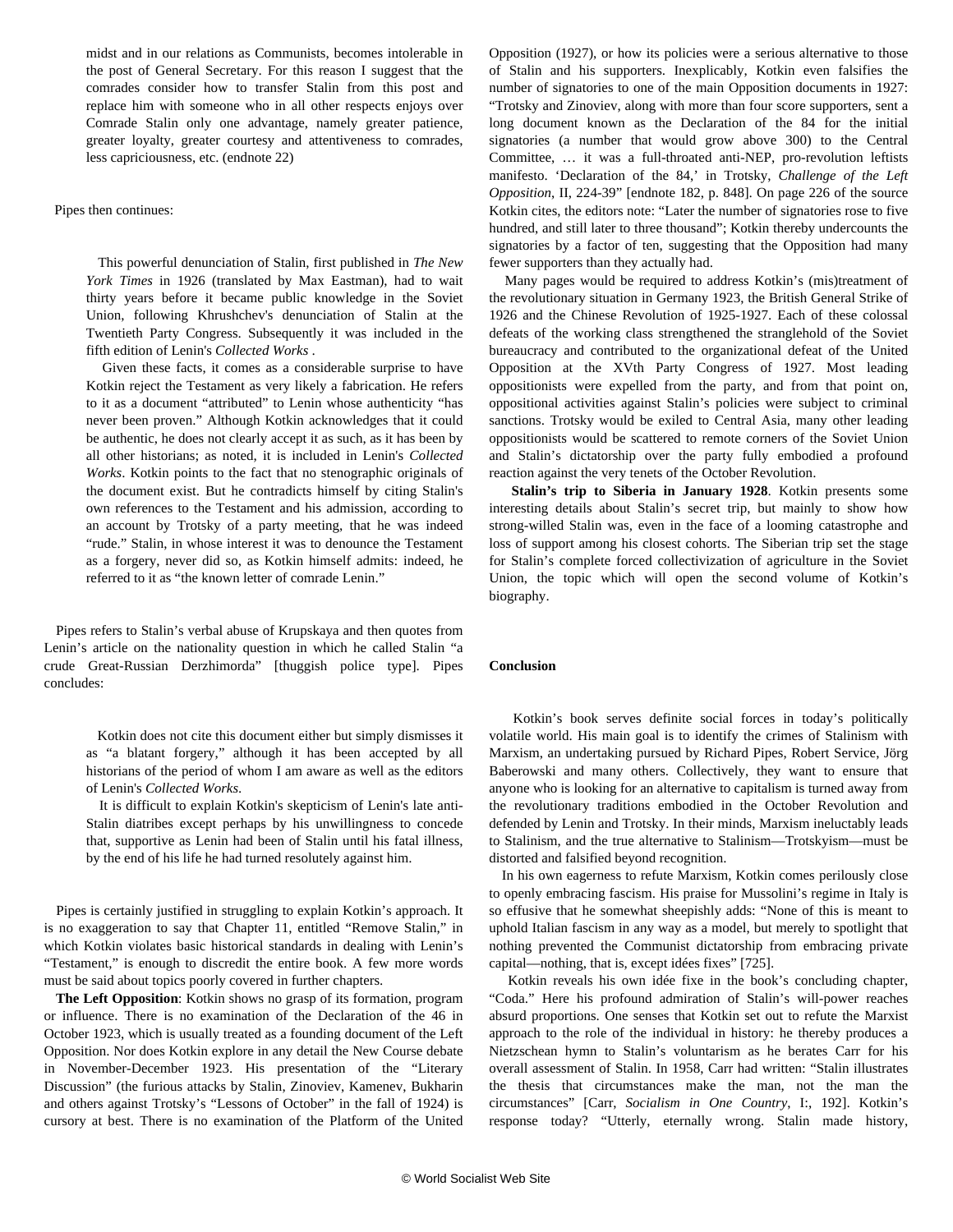rearranging the entire socioeconomic landscape of one sixth of the earth. Right through mass rebellion, mass starvation, cannibalism, the destruction of the country's livestock, and unprecedented political destabilization, Stalin did not flinch" [740]. There is no hint of the social forces that supported Stalin as he carried out his policies. Classes simply disappear, and Stalin emerges as a superhuman figure, reshaping the global landscape as his will happens to dictate.

 To the extent that he can, Kotkin blames Lenin for Stalin's actions: "Stalin intensified the insanity inherent in Leninism from conviction and personal characteristics, ensuring that the permanent state of war with the whole world led to a state of war with the country's majority population, and carrying the Leninist program to its full end goal of anti-capitalism" [737].

 Trotsky, meanwhile, is simply dismissed: "Without Lenin, Trotsky never again demonstrated the leadership that he had in 1917 and during the civil war under Lenin's authority. On the very uneven playing field of the personal dictatorship that Stalin inherited by dint of his appointment as general secretary and Lenin's stroke, Trotsky was still capable of brilliant polemics, but not of building an ever-wider faction, dividing his enemies, subsuming his convictions to necessary tactical considerations. More than that, Trotsky had never been an indefatigable, nitty-gritty administrator or a strategist capable of ruthlessly opportunistic improvisation. Whatever the overlap between his and Stalin's core beliefs [!], Stalin's abilities and resolve were an order of magnitude greater" [737-738]. With these words, Kotkin demonstrates that he has no inkling of the principled politics guiding Trotsky's activity. Little does he know that "ruthlessly opportunistic improvisation" was not what made Trotsky one of the two main leaders of the October Revolution.

 Lenin and Trotsky are thus the real targets of Kotkin's biography of Stalin. When considering their joint role in October 1917, Kotkin approvingly notes that "the Bolshevik putsch could have been prevented by a pair of bullets" [223]. With this first volume, Kotkin tries to do on the historical front what bullets failed to do in 1917.

 As bad as this first volume of the Stalin biography is, it is safe to say that the second volume will be even worse. Having failed miserably in his treatment of 1878-1928, Kotkin will show that he is equally incapable of covering the complex issues of collectivization, famine, the Great Terror, the Stalin-Hitler Pact and the opening of World War II (1929-1941). And yet the shameless reviewers will probably shower as much praise on volume two as they do on volume one: these unwarranted accolades are a sharp expression of the decay of critical thought that is far too widespread in American academia and the mass media today.

#### **Footnotes**

 [1] David R. Egan & Melinda A. Egan, *Joseph Stalin. An Annotated Bibliography of English Language Periodical Literature to 2005*, Lanham, MD: Scarecrow Press, 2007. [return]

 [2] When Trotsky was assassinated in August 1940 by Stalin's agent, Ramon Mercader, he had finished just seven of a projected twelve chapters of his biography of Stalin. Passages and notes for the remaining chapters were later assembled by Charles Malamuth for the English translation that was published by Harper Brothers in 1941. [return]

 [3] Kotkin is an avowed opponent of Marxism, which he often reduces to a vulgar caricature. To get a sense of his views, see the works he recommended in 2009 in [Foreign Affairs](http://www.foreignaffairs.com/features/readinglists/what-to-read-on-communism). [return]

 [4] See, for example, the video of Kotkin speaking at [NYU's Jordan](https://www.youtube.com/watch?v=wwpaPYkSEqs) [Center](https://www.youtube.com/watch?v=wwpaPYkSEqs) in September 2014. [return]

 [5] See David North, *In Defense of Leon Trotsky*, Mehring Books, 2013, pp. 114-121. [return]

 [6] On March 4, 1926, Trotsky wrote to Bukharin about the use of anti-Semitism in attacking the Left Opposition. He proposed visiting a factory where such slander had been reported: "*Let us take a trip to the cell together and check into the matter.* I think that you and I—two members of the Politburo—have after all a few things in common, enough to calmly and conscientiously verify: (1) whether it is possible that *in our party, in Moscow, in a workers' cell,* propaganda is being conducted with impunity which is vile and slanderous, on the one hand, and anti-Semitic, on the other; and (2) whether honest workers are afraid to question or verify or try to refute any stupidity, lest they be driven into the street with their families." [Leon Trotsky, *The Challenge of the Left Opposition* (1926-27), NY: Pathfinder Press, 1980, p.46. See also Isaac Deutscher, *The Prophet Unarmed*, New York: Oxford University Press, pp. 258-259]. Bukharin's response is unknown. [return]

 [7] See Oleg V. Khlevniuk, *Stalin: New Biography of a Dictator,* New Haven: Yale University Press, 2015, p. 60. [return]

 [8] See Leon Trotsky, *My Life*, New York: Pathfinder Press, 1970, pp. 455-460. See also Isaac Deutscher, *The Prophet Armed*, New York: Oxford University Press, 1954, pp. 458-473. [return]

 [9] Victor Danilov, "We are Starting to Learn about Trotsky," translated by Cathy Porter, in: *History Workshop*, Issue 29, Spring 1990, pp. 138-139. [return]

 [10] For more on Trotsky's anticipation of NEP, see Richard B. Day, "Comment on the Origins of the NEP," *Studies in Comparative Communism*, No. 1-2 (Spring-Summer, 1977), pp. 60-67. [return]

[11] Lenin, *Polnoe sobranie sochinenii*, v. 54, p. 314. [return]

 [12] Leon Trotsky, *My Life*, New York: Pathfinder Press, 1970, p. 467. [return]

[13] In 1991, Naumov dated the note October 2, 1922, in the article "1923 god" in *Kommunist*, 1991, No. 5, pp. 30-42. In a later collection, the editors dated the note between 14 and 18 July 1922. See V. I. Lenin. *Neizvestnye dokumenty, 1891-1922*, Moskva: ROSSPEN, 1999, p. 544. [return]

 [14] The last sentence is from Pushkin's *Boris Godunov*. It can refer to murdered victims in the play, or be used colloquially to mean, "I am stunned." [return]

[15] Lenin, *Collected Works*, v. 45, p. 601.[return]

[16] Ibid., p. 603.[return]

[17] Ibid., p. 604.[return]

[18] Ibid., p. 606.[return]

 [19] Kotkin gives an incredible reading of Lenin's "Letter to the Congress" in which he warns of a split: "The dictation warned that 'these two qualities of the two outstanding leaders of the present Central Committee'— Stalin's incaution, Trotsky's self-assured political daftness— 'can inadvertently lead to a schism, and if our party does not take steps to avert this, the schism may come unexpectedly'" [500]. Anyone who reads Lenin's actual words will find no hint at "Trotsky's political daftness." Lenin actually states: "Comrade Trotsky, on the other hand, as his struggle against the C. C. on the question of the People's Commissariat for Communications has already proved, is distinguished not only by outstanding ability. He is personally perhaps the most capable man in the present C. C., but he has displayed excessive self-assurance and shown excessive preoccupation with the purely administrative side of the work" [See Lenin, "Letter to the Congress," *Collected Works*, v. 36, p. 594-595].[return]

 [20] Valentin Sakharov, *Na rasput'e* [At the Crossroads], M: Akva-Term, 2012, p. 7.[return]

 [21] In a new biography of Stalin (which will soon appear in English), the respected Russian historian Oleg Khlevniuk writes: "Until recently, the authenticity of the anti-Stalinist dictations and activities of Lenin, which logically form a general picture, never raised any doubts. Only in recent years have attempts been made in Russia to declare Lenin's assessments a falsification [a footnote refers to Sakharov's 2003 book on Lenin's testament]. Despite a pseudo-scientific presentation and references to archives, these attempts are not genuinely scientific. As a result, everything has been reduced to an absurd conspiratorial version: